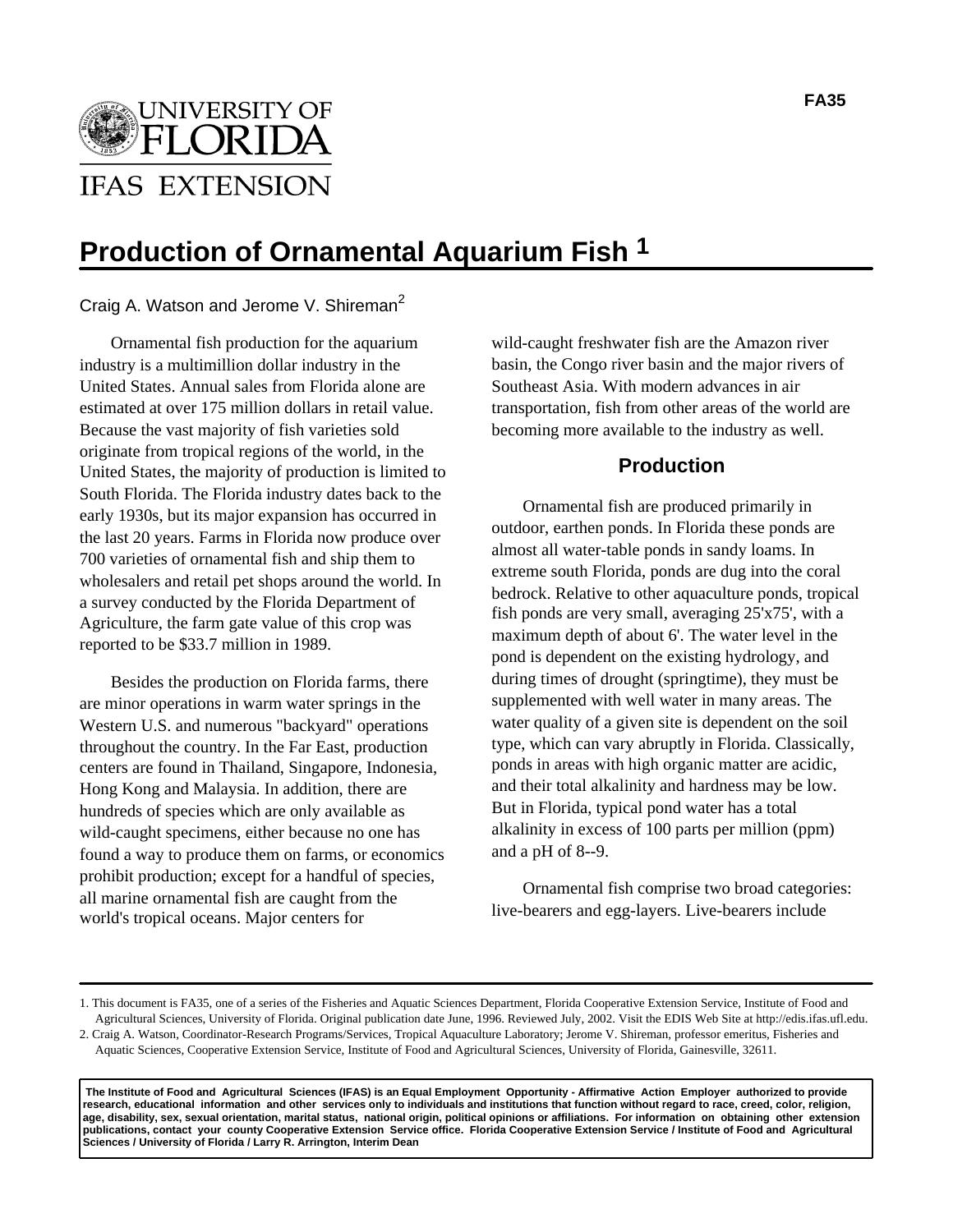guppies, mollies, platies and swordtails. Egg-layers include almost everything else; the major groups are barbs, tetras, gouramis, danios and cichlids. Live-bearers are grown almost exclusively in outdoor pools. The pool is pumped dry, hydrated lime is added as a sterilant, and an organic fertilizer such as cottonseed meal is added to start the pool. Once the pH has stabilized below 9 (lime sterilizes the pond by raising the pH to extremely high levels), the breeding fish are added to the pool. Stocking rates for breeding ponds vary greatly, from as few as 50 fish to as many as 1000. Selection of brood fish is extremely important, since genetic variation within a strain of fish can be great. Only the best specimens should be stocked in the breeding pool. Live-bearing fish are harvested almost exclusively with baited traps. The traps are placed along the edges of the pond early in the

morning. Fish are often sorted and graded on the pond bank. Fish destined for market or stocking another pond are placed in buckets, while others are returned to the pond or discarded. Most live-bearers are hybrids or color variations, and many are discarded because their coloration, finnage or quality do not conform to the desired type. The number of discarded fish can exceed half the total production from a pond, especially in more exaggerated varieties, such as high-fins or lyre-tails. In addition, most live-bearers have extreme sexual dimorphism, i.e., males and females don't look the same, and buyers demand an almost equal male-female ratio in a given shipment. In most pond populations, the number of sexually mature males will lag behind the number of females, therefore, excess females are discarded because no males can be found to ship with them. Competition from the Far East is probably at its highest in the live-bearer section of the industry.

Production techniques for egg-layers would encompass an entire book on fish reproduction. Major divisions of this group include mouth brooders, bubble nest builders, substrate spawners and egg scatterers. Some of these fish are spawned in ponds, similarly to live-bearers, but the majority require a hatchery for commercial production. Some species, most notably members of the cichlid family, will mate for life, and therefore, pairs of breeders are maintained in individual tanks where they spawn

continuously for as long as five years. However, the majority of egg-layers are paired up at random when the females are conditioned, either one pair per tank or in large spawning groups. Commercial production techniques for this group of fish are guarded closely by the producers.

Many producers today are starting to utilize information generated from food fish aquaculture, and reproductive successes with the use of hormones are allowing the industry to produce fish which were previously unavailable from farms. One such group of fish is the "sharks", members of the genus *Labeo* . The process begins when brood fish are conditioned in outdoor ponds where females are periodically checked for egg maturity. When a female is near ovulation (when most eggs have their nucleus near the micropile), she is injected with hormones (either human chorionic gonadotropin+carp pituitary or LH--RH analog+reserpine) to induce ovulation and release of eggs. Males are injected as well, but at much lower doses. Groups of fish can be spawned together in circular tanks, where a circular flow pattern is developed. Eggs are collected from the overflow with a fine-meshed net. An optional method is to hand-strip eggs and sperm from the fish, using the dry method.

Eggs are then hatched in jars with a constant flow of water to keep them in suspension. At 78°F, the eggs will hatch in about 24 hours. The entire technique is similar to the reproduction of the chinese carps (grass carp, big head carp), and this is a classic example of how one aquacultural industry can benefit from another's success.

Many larvae in this group are extremely small at hatching, and survival rate is often very low in the first days of their lives. The situation can be improved by providing massive quantities of live foods (i.e., rotifers and daphnia) year-round; this is one area where research has benefitted producers. Many fish can be fed artemia as a first food, but there are just as many which are unable to eat such a large particle during their larval stage.

Once hatched, egg-layers are either fed in the building for the first few days, or more commonly, they are transferred to an outdoor pool which has been prepared in much the same manner as for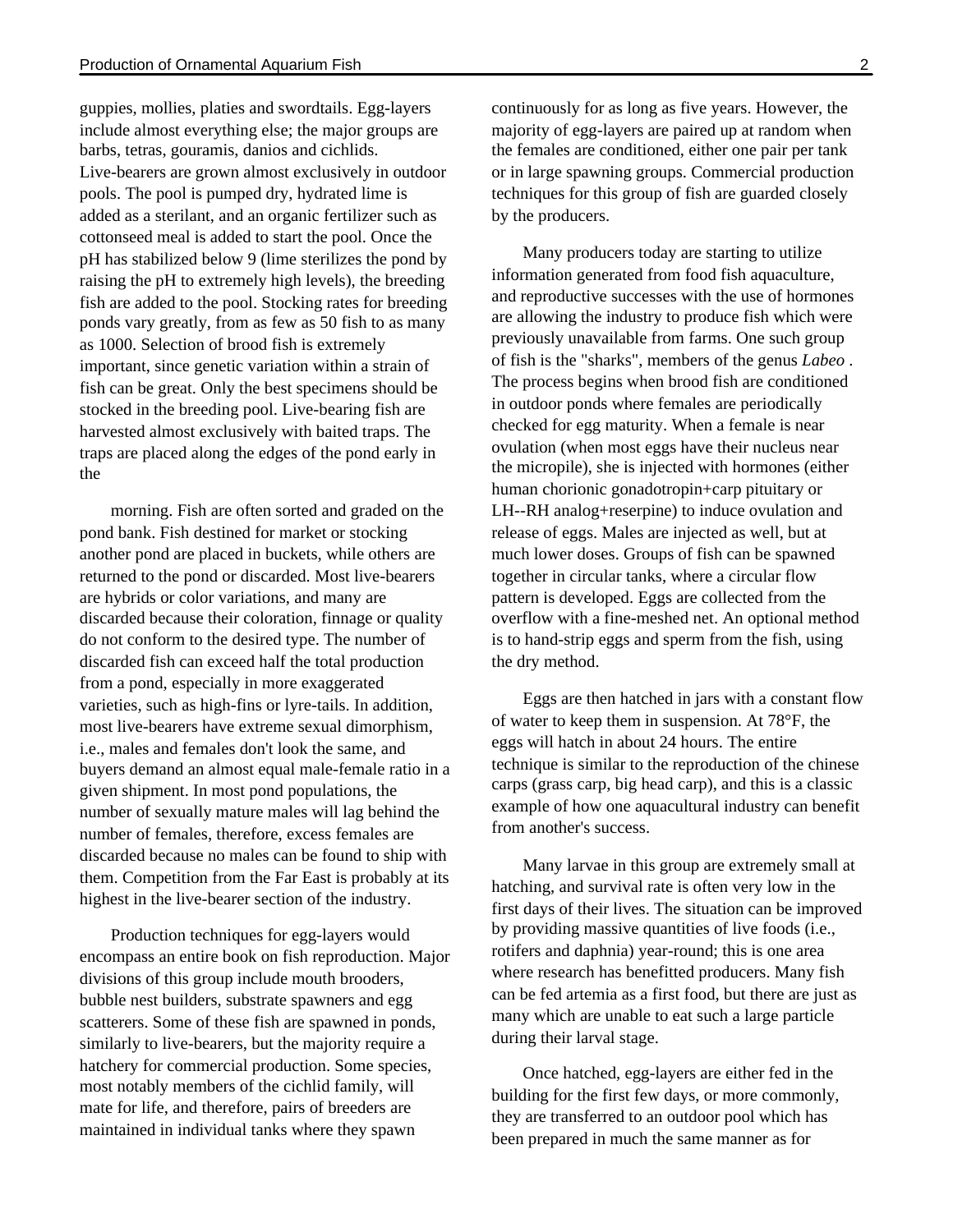live-bearers. The timing of this transfer is critical to the success of this stage of the operation. If the pond's cycle is in its early stages, it will not contain enough food to support the fry; but if the cycle has advanced too far, predators which feed on the pond's food source may also feed on the newly stocked fry. Insect larvae (dragonfly nymphs, glass worms, etc.) can account for losses up to 75% of new stock in the first few days. Currently, there are no labeled chemicals on the market to help solve this problem, therefore the farmer must be an expert at timing the stocking.

Grow-out time in the pond also varies considerably with the species being produced. Some species have a market for small individuals, and the farmer may harvest the pond after only two to three months of grow-out. When fish grow much slower or there is no market for small individuals, grow-out can take an entire year. Again, the extreme diversity of the industry prohibits gross generalizations in this area.

### **Marketing**

Competition for a limited market is perhaps the greatest driving force in this industry. Florida's farmers must compete with importers whose fish come from the tropics, both wild caught and farm raised. The Far East is viewed as the major competitor, because its strong production centers produce many of the same varieties which United States farmers try to market. Often, imported fish are cheaper, due to the reduced cost of production (i.e., lower labor costs) in the Far East. Not only must United States farmers compete with overseas producers, but they must also compete with each other. Choosing a fish variety which will be in demand at harvest time is very difficult when so many competitors may choose the same variety. Therefore, one must enter this market cautiously. A certain amount of expertise in the industry is almost a prerequisite to success.

The tropical fish market is international, and prices are controlled at the retail end. Most Florida producers sell to local buyer/distributors who resell the fish to wholesalers and retailers. Inventories can shrink dramatically at each stage of distribution; this results in a series of price increases aimed at recovering these losses. Those interested in producing ornamental fish should not regard retail price as an indicator of what producers earn. A fish which sells for \$2.89 in a northern pet shop may bring as little as \$0.15 to the Florida producer. Marketing ornamental fish is extremely competitive in the United States, and this prohibits many newcomers from entering the market.

While large numbers of fish are sold in this industry, the key to a region's success is possession of a large selection of varieties. An isolated producer with a small selection will find it difficult to market large numbers of fish because buyers demand variety. Although tropical fish are produced elsewhere in the United States, Florida still controls over 95% of the supply, mainly due to the selection to wholesale buyers find here.

In addition to the farm-raised fish, Florida is also a major transshipper of wild-caught fish from South America and Africa. As with any aquaculture enterprise, success depends on thorough investigation of the market PRIOR to beginning production.

### **Water Quality Management**

The level of expertise required in water quality management is higher for ornamental fish production than any other type of aquaculture, again because of the variety of fish species in culture. While all ornamental fish come from tropical regions, the quality of water they come from varies greatly. Fish from the Rift Valley of East Africa live in some of the world's most alkaline water, while fish in the Amazon may tolerate pH as low as 5.0 with total alkalinity and hardness less than 5 ppm. Successful production depends on the producer's understanding a given fish's requirements, and manipulating available water to meet them (site selection can play a key role in this respect).

Tropical fish are generally sensitive to poor water quality. Many tropical fish will perish in situations where more robust food fish species can survive. Modern farms incorporate many expensive systems, including continuous pond aeration, to diminish water quality problems.